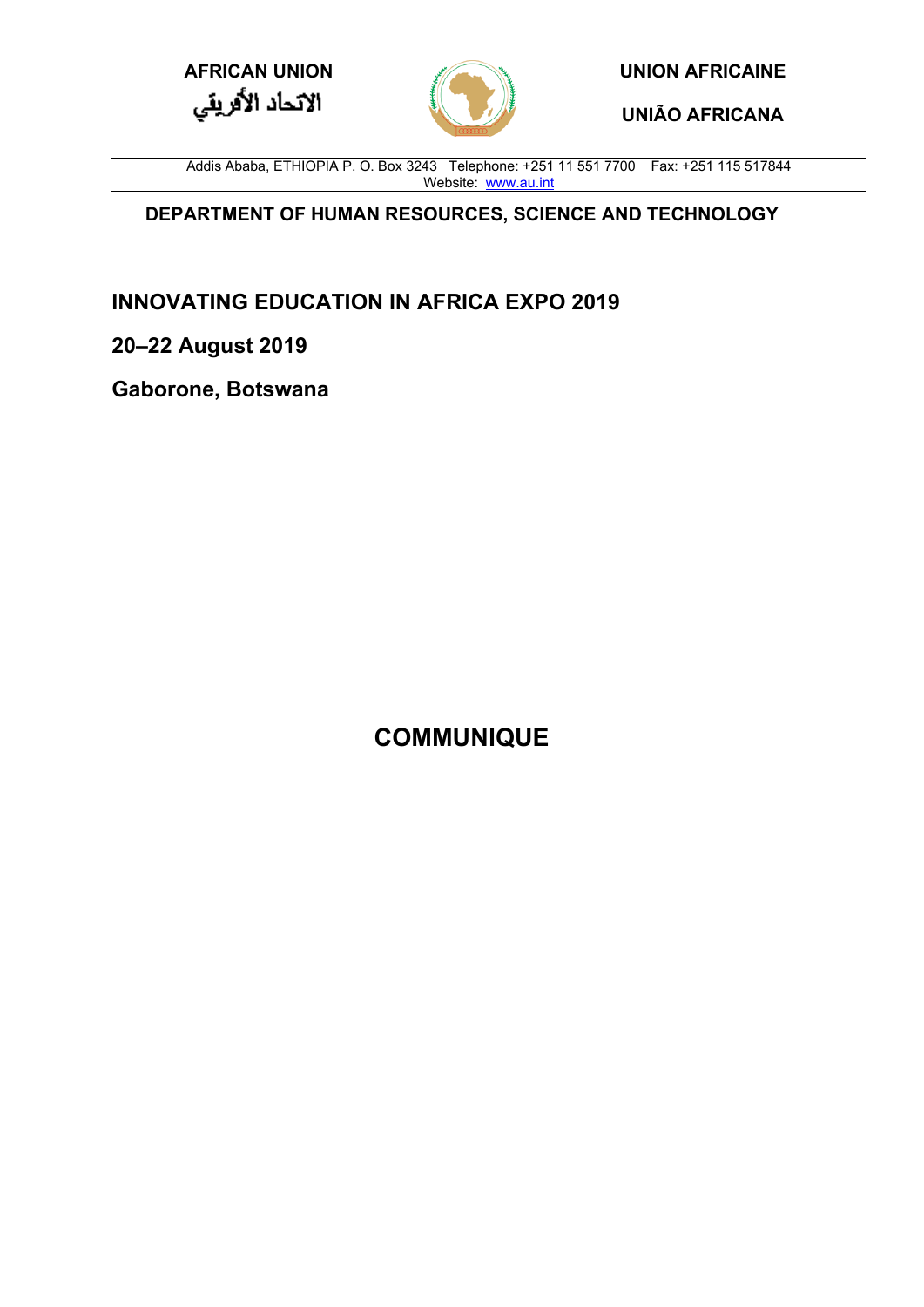# **Communiqué**

## **INNOVATING EDUCATION IN AFRICA EXPO**

The Second Edition of Innovating Education in Africa Expo, organised by the African Union Commission in collaboration with the Government of the Republic of Botswana and several key partner organisations was held from 20 - 22 August 2019 in Gaborone, Botswana. The opening session was presided over by His Honour, the Vice President of Botswana, H.E. Slumber Tsogwane. Welcome remarks were made by Honourable Bagalatia Arone, Minister of Basic Education of Botswana, and H.E. Prof. Sarah Anyang Agbor, Commissioner for Human Resources, Science and Technology of the African Union.

The Expo showcased ICT based innovative education solutions from across the continent for possible support including further development and replication. The event also provided a platform for education practitioners, policy makers, private sector, civil society and other stakeholders to exchange experiences, policies and challenges in enhancing education and learning outcomes through ICT based innovation education. The Expo raised the visibility of education innovators and innovative practices so that they can be supported, upscaled, replicated or further developed. The following Member States were represented by Ministers responsible for Education: Botswana, Ethiopia, Ghana, Rwanda, Tanzania, Uganda and Zimbabwe; while the following were represented by senior officials responsible for education: Angola, Benin, Burkina Faso, Burundi, Central African Republic, Chad, Comoros, Gambia, Guinea, Malawi, Mali, Nigeria, Senegal, and South Africa. About 450 participants from over forty countries attended the event.

The participants approved and adopted the following Communiqué.

#### **Acknowledging:**

- a. The support of the people and Government of the Republic of Botswana towards the successful hosting of the Innovating Education in Africa Expo.
- b. One of the objectives of Agenda 2063 is to reposition the continent as a strategic player in the global economy through improved education and application of Science, Technology and Innovation.
- c. The Chairperson of the African Union Commission launched the initiative "One Million by 2021" aimed at reaching 1 million young Africans with opportunities in the areas of Education, Employment, Entrepreneurship and Engagement.
- d. The importance of integrating ICT in curriculum at all levels for enhancing access and quality in education provision for meaningful contribution to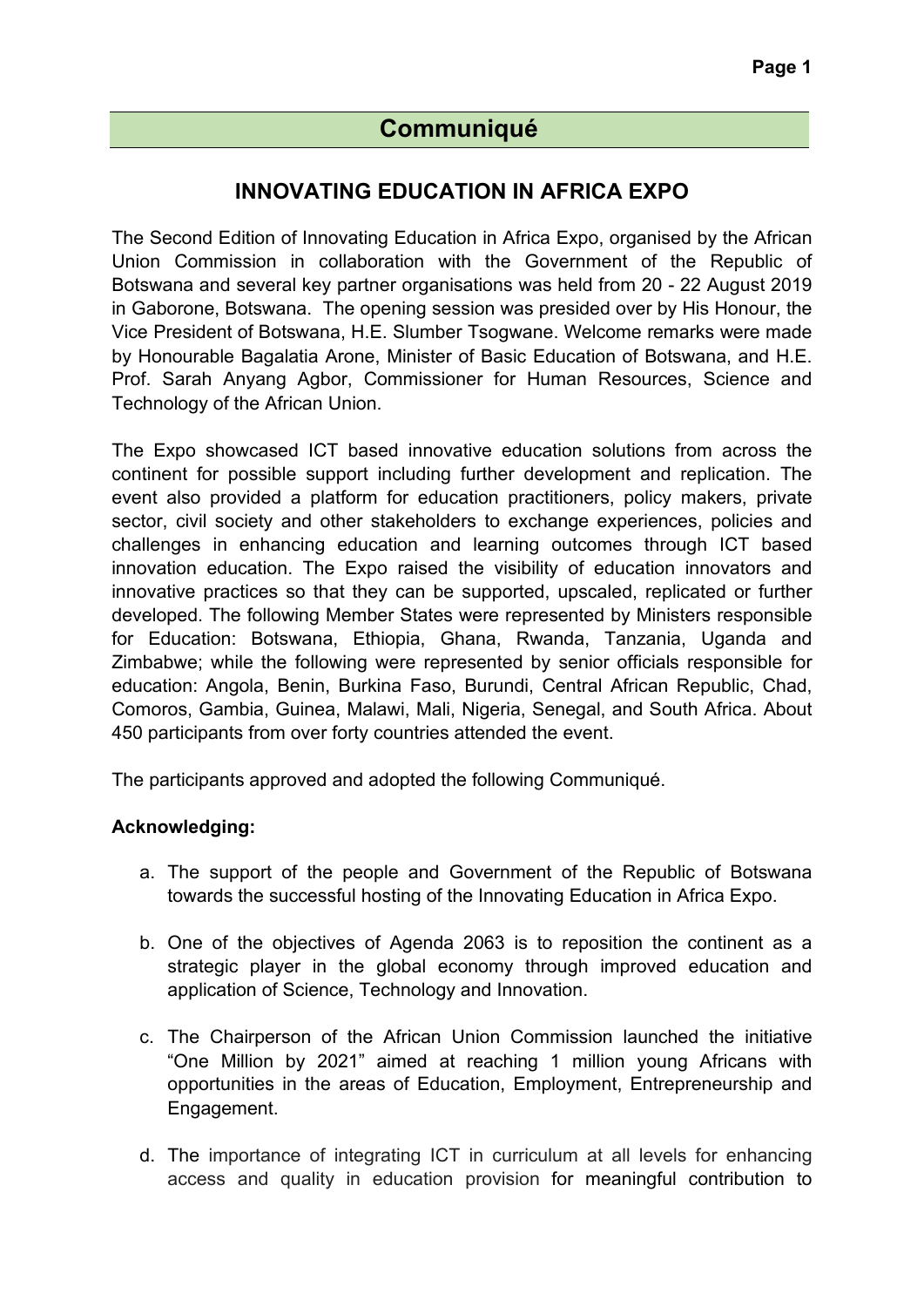entrepreneurship and employability of the youth in Africa.

- e. The theme for this year's Expo, *"Harnessing the Capacity of ICT to ensure Inclusion, Quality and Impact in Education and Training in Africa."* is aligned with Strategic Objective 3 of the Continental Education Strategy for Africa (CESA) which perfectly resonates with the quest of innovating Education.
- f. The labour market needs and demands for innovation, require significant knowledge and competences in Science, Technology, Engineering and Mathematics (STEM), and ICT based education.
- g. Africa's sustained growth, competitiveness and economic transformation will require investments in new technologies and innovations that support education and skills training for empowerment, inventiveness, employability, entrepreneurship, responsible citizenship and harnessing Africa's resource endowment.
- h. Innovation in Education is imperative to the implementation of the Continental Education Strategy for Africa (CESA), the Technical and Vocational Education and Training Strategy for Africa and achievement of both Agenda 2063 and the global Education Agenda 2030.
- i. The invaluable mandate and work of the African Union Commission to convene Member States and other key stakeholders for mutual learning, experience sharing, co-creation of solutions and consensus building.

#### **Recommend the following:**

- i. Harness the capacity of ICT innovations in education for effective teaching and learning process to ensure inclusion, quality and impact in education and training in Africa,
- ii. Create facilities that promote girls and women's education at all levels, focusing on STEM education and provide carrier guidance to create jobs for women in the applied sciences. Establish ICT-related vocational training centres for out-of-school girls;
- iii. Increase integration of ICT in school curriculum to enhance digital skills of the youth to prepare them for the digital world and the  $4<sup>th</sup>$  Industrial revolution towards generating employability of youths.
- iv. Strengthen strategic partnerships based on common vision, comparative advantages, alignment of activities, mutual accountability and effective communication to support development of transformative policies and practices at national and continental levels.